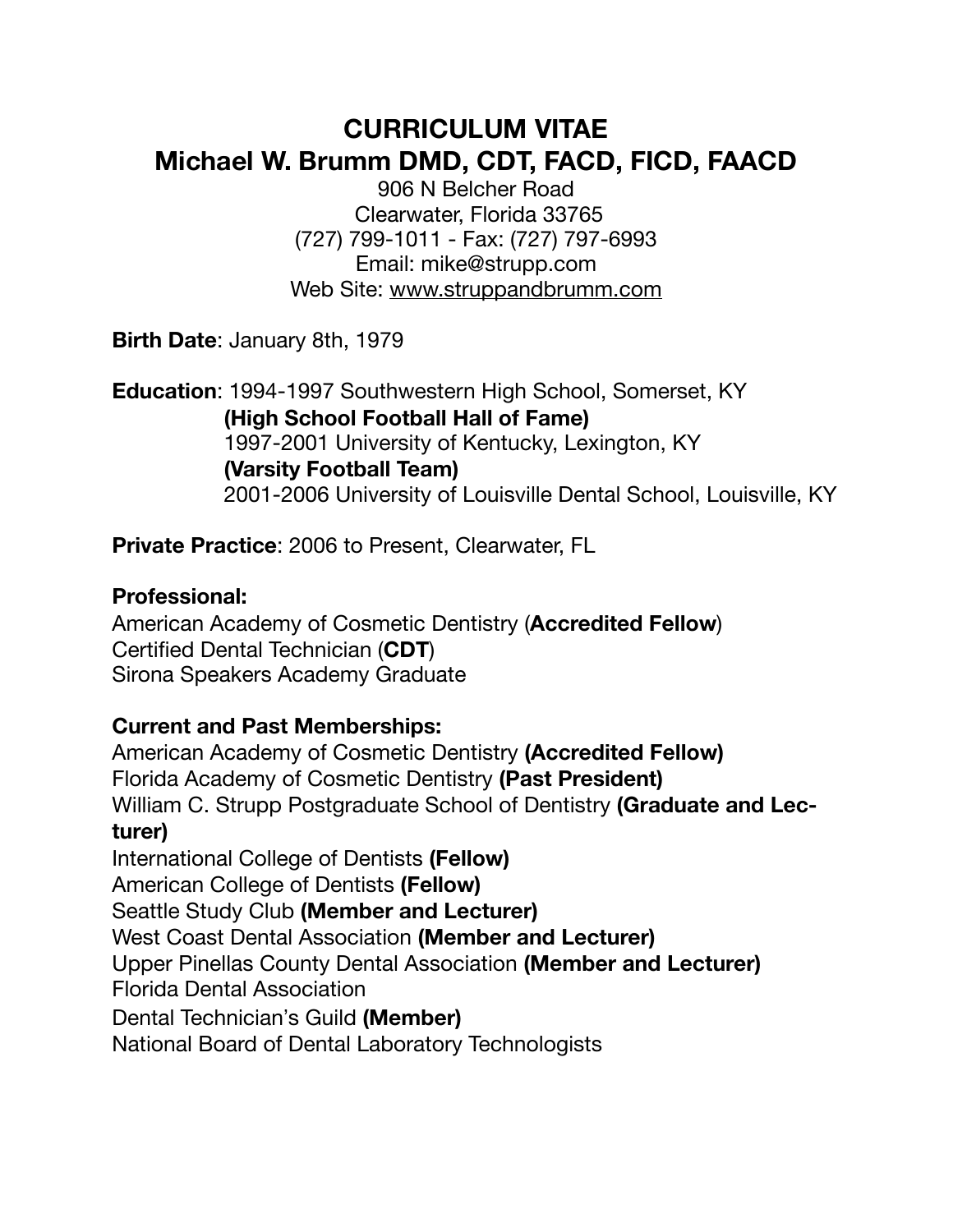# **Special Recognition:**

**Accredited Fellow:** Dr. Brumm is an **Accredited Fellow Member** of the American Academy of Cosmetic Dentistry, which represents the successful completion of the most rigorous peer-reviewed accreditation process in the field of cosmetic dentistry.

*Fellowship in the American Academy of Cosmetic Dentistry is the highest level of recognition in the world.* There are only 88 accredited fellows in the world. This office is the only dental office in the world that has two fellowship members of the American Academy of Cosmetic Dentistry®. In addition, Dr. Brumm also has Fellowships in the American College of Dentists (FACD) and the International College of Dentists (FICD)

**Certified Dental Technician**. *One of only a few dentists in the country* to obtain this designation. The CDT designation is a great achievement and demonstrates a significant mastery of the knowledge and applied skills needed in dental technology.

## **Designated Team Dentist for the New York Yankees.**

## **Dr. Brumm**!**s Personal Philosophy Statement:**

**To provide dental care at the highest level of quality humanly possible in an atmosphere of genuine caring and kindness; to teach every patient the proper preventive dental techniques so the patient can keep his/her own natural teeth for a lifetime; to become a positive source of influence for his patients, his family, his profession, and the community at large. This is his aspiration.** 

**Post Graduate Studies:** Attended hundreds of continuing education seminars in the United States concerning esthetics, restorative dentistry, implant dentistry, and occlusion.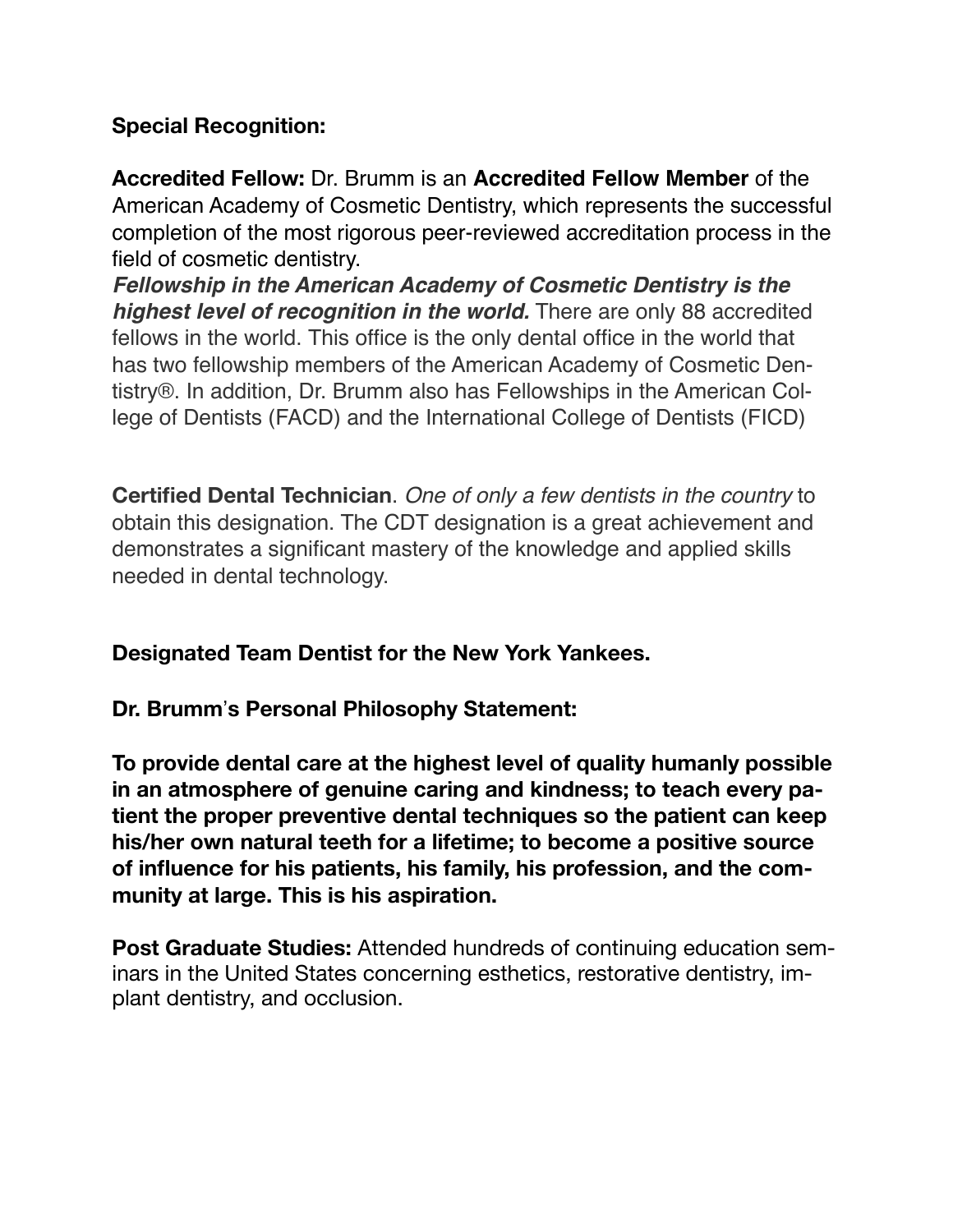# **Co-Authorship**

"*Esthetic & Predictable Acrylic Provisional Restorations*" – A step-by-step instruction manual for the fabrication of temporary restorations; "*A Clinical Technique for Giving Painless Injections*" – A report describing the step-bystep instructions for achieving a painless injection. "*Strupp and Brumm Technique Manual*" - a step-by-step instructional manual for all restorative procedures that we provide.

## **Lecture Topics:**

Half-day, one-day, and two-day programs on the following topics: Simplifying Complex Cosmetic & Restorative Dentistry Full Mouth Rehabilitation Protocols Cosmetic and Restorative Dentistry Protocols Implant Dentistry Protocols Fabrication of Provisional Restorations Dental Laboratory Procedures and Protocols Esthetic & Predictable Acrylic Provisional Restorations

## **Lectures Presented By Dr. Brumm:**

#### **Lectures in 2021**

Simplifying Complex Cosmetic & Restorative Dentistry, Clearwater, FL Simplifying Complex Cosmetic & Restorative Dentistry, San Diego, CA Simplifying Complex Cosmetic & Restorative Dentistry, Fairfield, CT One on One Seminar, Office of Dr. Brumm and Strupp, Clearwater, FL, One on One Seminar, Office of Dr. Brumm and Strupp, Clearwater, FL, Art of Making Temporaries, Office of William C Strupp, Jr., DDS, Clearwater, FL

Art of Making Temporaries, Office of William C Strupp, Jr., DDS, Clearwater, FL

#### **Lectures in 2020**

Simplifying Complex Cosmetic & Restorative Dentistry, Clearwater, FL One on One Seminar, Office of Dr. Brumm and Strupp, Clearwater, FL, One on One Seminar, Office of Dr. Brumm and Strupp, Clearwater, FL, Art of Making Temporaries, Office of William C Strupp, Jr., DDS, Clearwater, FL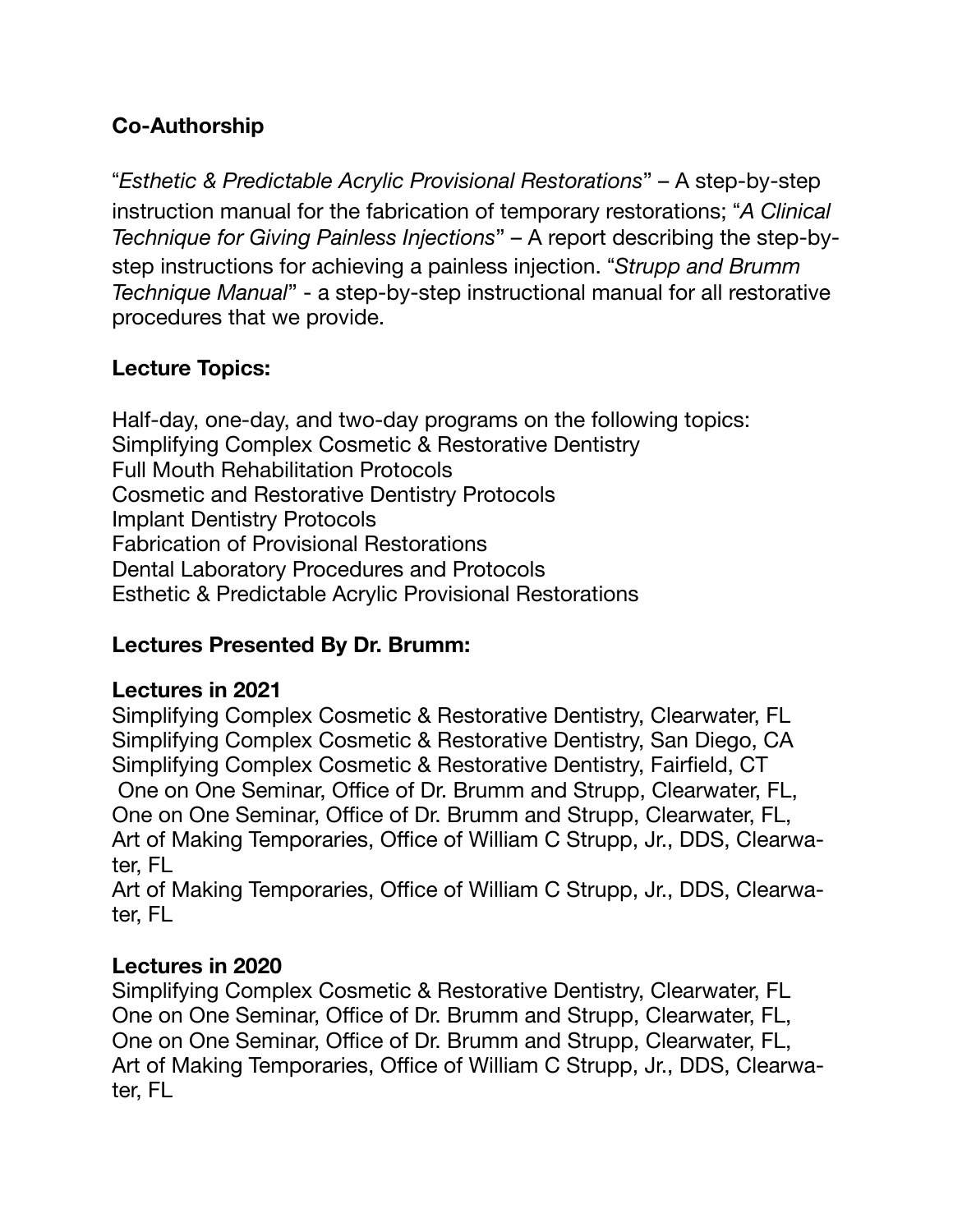Art of Making Temporaries, Office of William C Strupp, Jr., DDS, Clearwater, FL

## **Lectures in 2019**

Simplifying Complex Cosmetic & Restorative Dentistry, Clearwater, FL Simplifying Complex Cosmetic & Restorative Dentistry, Pittsfield, MA Simplifying Complex Cosmetic & Restorative Dentistry, Tampa,FL One on One Seminar, Office of Dr. Brumm and Strupp, Clearwater, FL, One on One Seminar, Office of Dr. Brumm and Strupp, Clearwater, FL, Art of Making Temporaries, Office of William C Strupp, Jr., DDS, Clearwater, FL

Art of Making Temporaries, Office of William C Strupp, Jr., DDS, Clearwater, FL

## **Lectures in 2018**

Simplifying Complex Cosmetic & Restorative Dentistry, New York City Simplifying Complex Cosmetic & Restorative Dentistry, Princeton, NJ Advancing Implant Dentistry from Ordinary to Extraordinary, Miami, FL One on One Seminar, Office of Dr. Brumm and Strupp, Clearwater, FL, Art of Making Temporaries, Office of William C Strupp, Jr., DDS, Clearwater, FL

#### **Lectures in 2017**

Better Dentistry – The Bottom Line of Sustainability, Provo, Utah One on One Seminar, Office of Dr. Brumm and Strupp, Clearwater, FL, One on One Seminar, Office of Dr. Brumm and Strupp, Clearwater, FL, Art of Making Temporaries, Office of William C Strupp, Jr., DDS, Clearwater, FL

Advancing Implant Dentistry from Ordinary to Extraordinary, Miami, FL

## **Lectures 2016**

Maximizing Profitability With Better Clinical Protocols in Crown & Bridge and Cosmetic Dentistry, Clearwater FL

Advancing Implant Dentistry from Ordinary to Extraordinary, Miami, FL One on One Seminar, Office of Dr. Brumm and Strupp, Clearwater, FL, Art of Making Temporaries, Office of William C Strupp, Jr., DDS, Clearwater, FL

Advancing Implant Dentistry from Ordinary to Extraordinary, Wichita, KS Advancing Implant Dentistry from Ordinary to Extraordinary, Kingston, Jamaica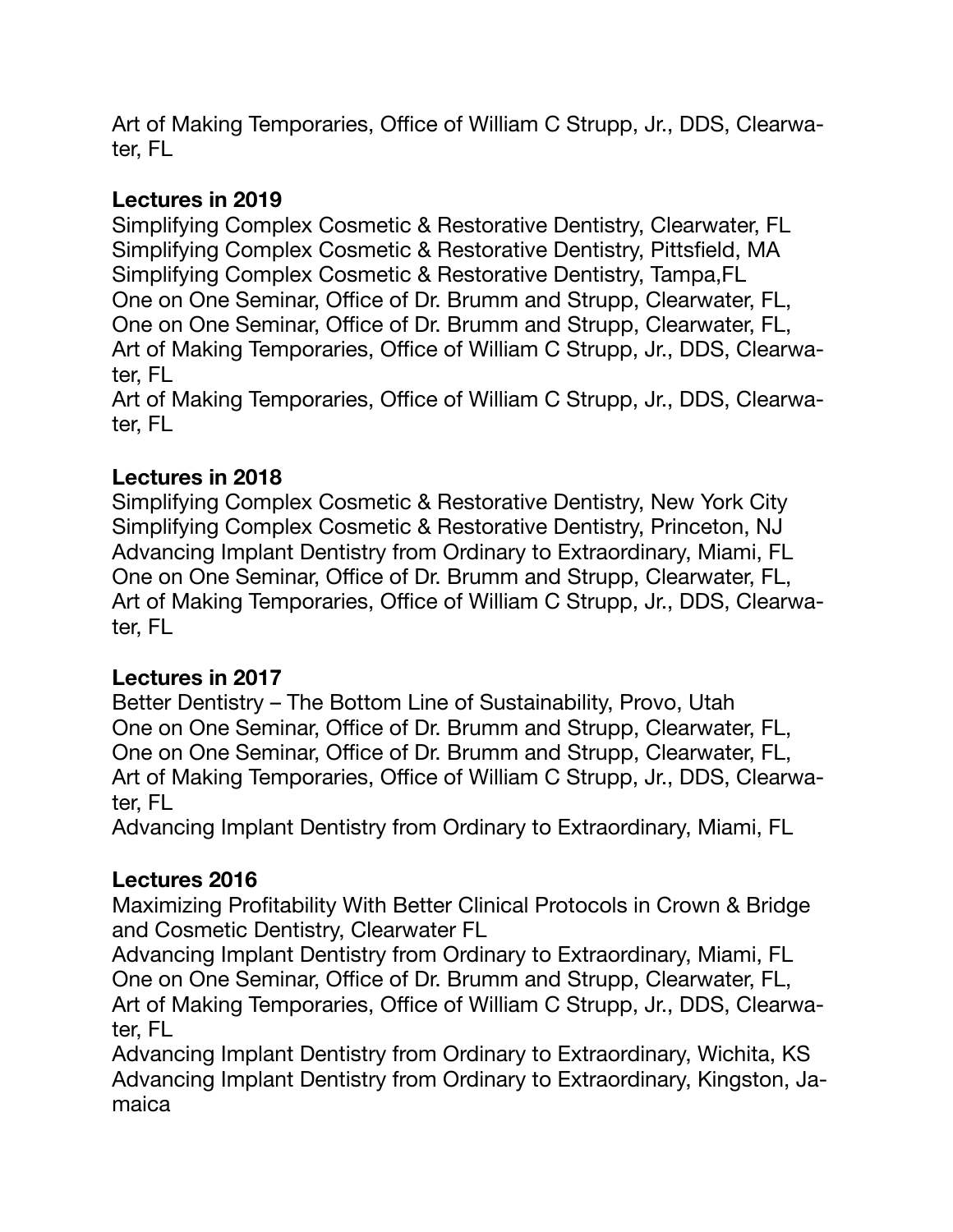# **Lectures 2015**

One on One Seminar, Office of Dr. Brumm and Strupp, Clearwater, FL, Art of Making Temporaries, Office of William C Strupp, Jr., DDS, Clearwater, FL

Advancing Implant Dentistry from Ordinary to Extraordinary, Miami, FL Advancing Implant Dentistry from Ordinary to Extraordinary, Tampa, FL Advancing Implant Dentistry from Ordinary to Extraordinary, Sarasota, FL

## **Lectures 2014**

Simplifying Complex Cosmetic & Restorative Dentistry, Clearwater, FL Art of Making Temporaries, Office of William C Strupp, Jr., DDS, Clearwater, FL

One on One Seminar, Office of Dr. Brumm and Strupp, Clearwater, FL, Art of Making Temporaries, Office of William C Strupp, Jr., DDS, Clearwater, FL

## **Lectures 2013**

Simplifying Complex Cosmetic & Restorative Dentistry, Clearwater, FL Creating Natural Esthetics with Implants (Seattle Study Club), Tampa, FL Advancing Implant Dentistry from Ordinary to Extraordinary, San Francisco, CA

Art of Making Temporaries, Office of William C Strupp, Jr., DDS, Clearwater, FL

Art of Making Temporaries, Office of William C Strupp, Jr., DDS, Clearwater, FL

One on One Seminar, Office of Dr. Brumm and Strupp, Clearwater, FL, One on One Seminar, Office of Dr. Brumm and Strupp, Clearwater, FL, One on One Seminar, Office of Dr. Brumm and Strupp, Clearwater, FL, One on One Seminar, Office of Dr. Brumm and Strupp, Clearwater, FL, One on One Seminar, Office of Dr. Brumm and Strupp, Clearwater, FL,

#### **Lectures 2012**

Simplifying Complex Cosmetic & Restorative Dentistry, Clearwater, FL Creating Natural Esthetics with Implants, Tampa, FL

Art of Making Temporaries, Office of Dr. Brumm and Strupp, Clearwater, FL One on One Seminar, Office of Dr. Brumm and Strupp, Clearwater, FL, Art of Making Temporaries, Office of Dr. Brumm and Strupp, Clearwater, FL One on One Seminar, Office of Dr. Brumm and Strupp, Clearwater, FL, Art of Making Temporaries, Office of Dr. Brumm and Strupp, Clearwater, FL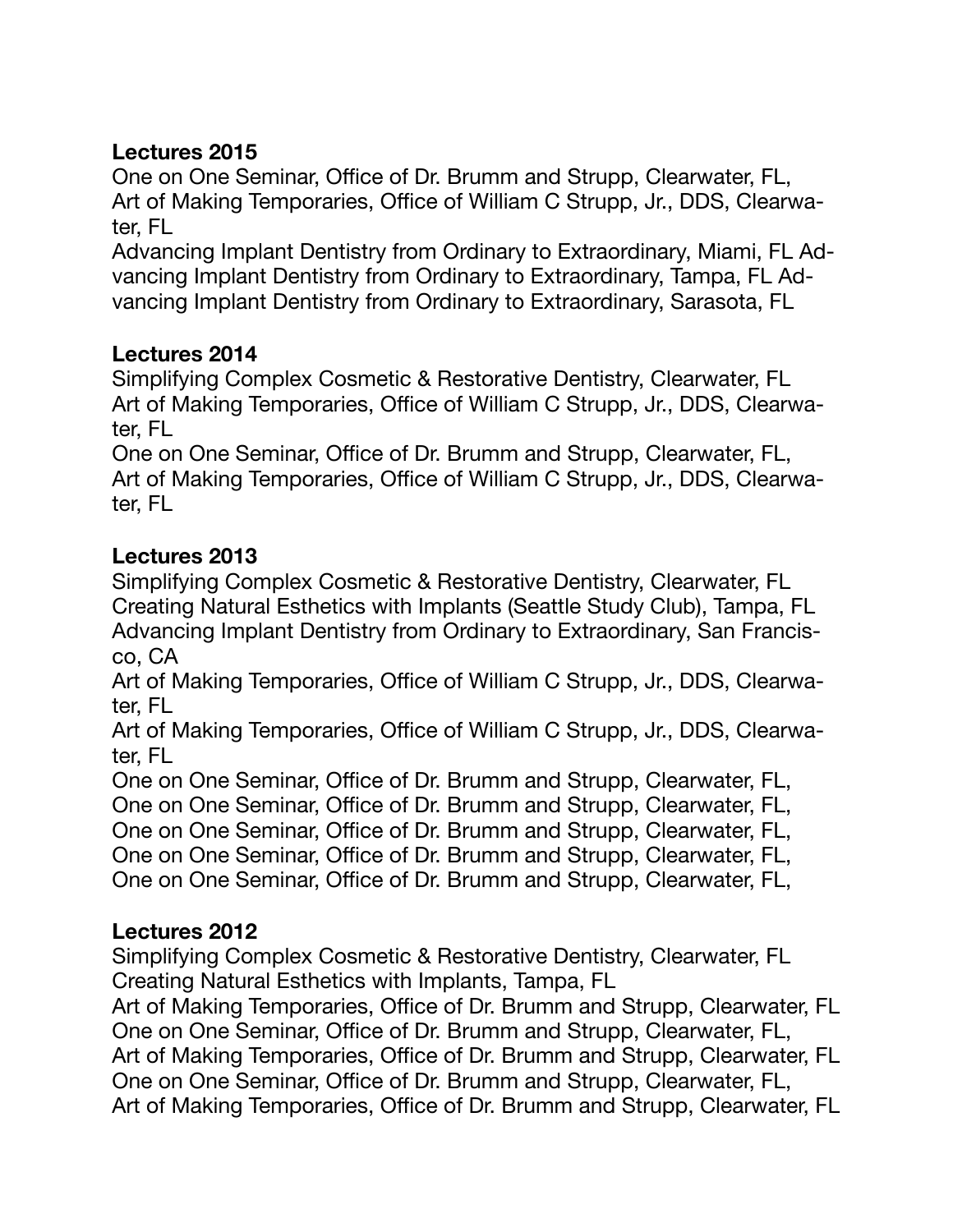One on One Seminar, Office of Dr. Brumm and Strupp, Clearwater, FL,

## **Lectures 2011**

Creating Natural Esthetics with Implants, Tampa, FL

Art of Making Temporaries, Office of Dr. Brumm and Strupp, Clearwater, FL Art of Making Temporaries, Office of Dr. Brumm and Strupp, Clearwater, FL One on One Seminar, Office of Dr. Brumm and Strupp, Clearwater, FL, One on One Seminar, Office of Dr. Brumm and Strupp, Clearwater, FL Art of Making Temporaries, Office of Dr. Brumm and Strupp, Clearwater, FL

# **Lectures 2010**

Simplifying Complex Cosmetic & Restorative Dentistry, Clearwater, FL Creating Natural Esthetics with Implants Tampa, FL

Art of Making Temporaries, Office of Dr. Brumm and Strupp, Clearwater, FL Art of Making Temporaries, Office of Dr. Brumm and Strupp, Clearwater, FL One on One Seminar, Office of Dr. Brumm and Strupp, Clearwater, FL, Better Dentistry – The Bottom Line of Sustainability, Upper Pinellas Dental, Clearwater, FL

One on One Seminar, Office of Dr. Brumm and Strupp, Clearwater, FL, Art of Making Temporaries, Office of Dr. Brumm and Strupp, Clearwater, FL Art of Making Temporaries, Office of Dr. Brumm and Strupp, Clearwater, FL Art of Making Temporaries, Office of Dr. Brumm and Strupp, Clearwater, FL One on One Seminar, Office of Dr. Brumm and Strupp, Clearwater, FL, Art of Making Temporaries, Office of Dr. Brumm and Strupp, Clearwater, FL

## **Lectures 2009**

Art of Making Temporaries, Office of Office of Dr. Brumm and Strupp, Clearwater, FL One on One Seminar, Office of Dr. Brumm and Strupp, Clearwater, FL,

One on One Seminar, Office of Dr. Brumm and Strupp, Clearwater, FL, One on One Seminar, Office of Dr. Brumm and Strupp, Clearwater, FL, Art of Making Temporaries, Office of Dr. Brumm and Strupp, DDS, Clearwater, FL

One day hands on, Office of Dr. Brumm and Strupp, Clearwater, FL, One on One Seminar, Office of Dr. Brumm and Strupp, Clearwater, FL, Art of Making Temporaries, Office of Dr. Brumm and Strupp, Clearwater, FL One on One Seminar, Office of Dr. Brumm and Strupp, Clearwater, FL, Art of Making Temporaries, Office of Dr. Brumm and Strupp, Clearwater, FL

## **Lectures 2008**